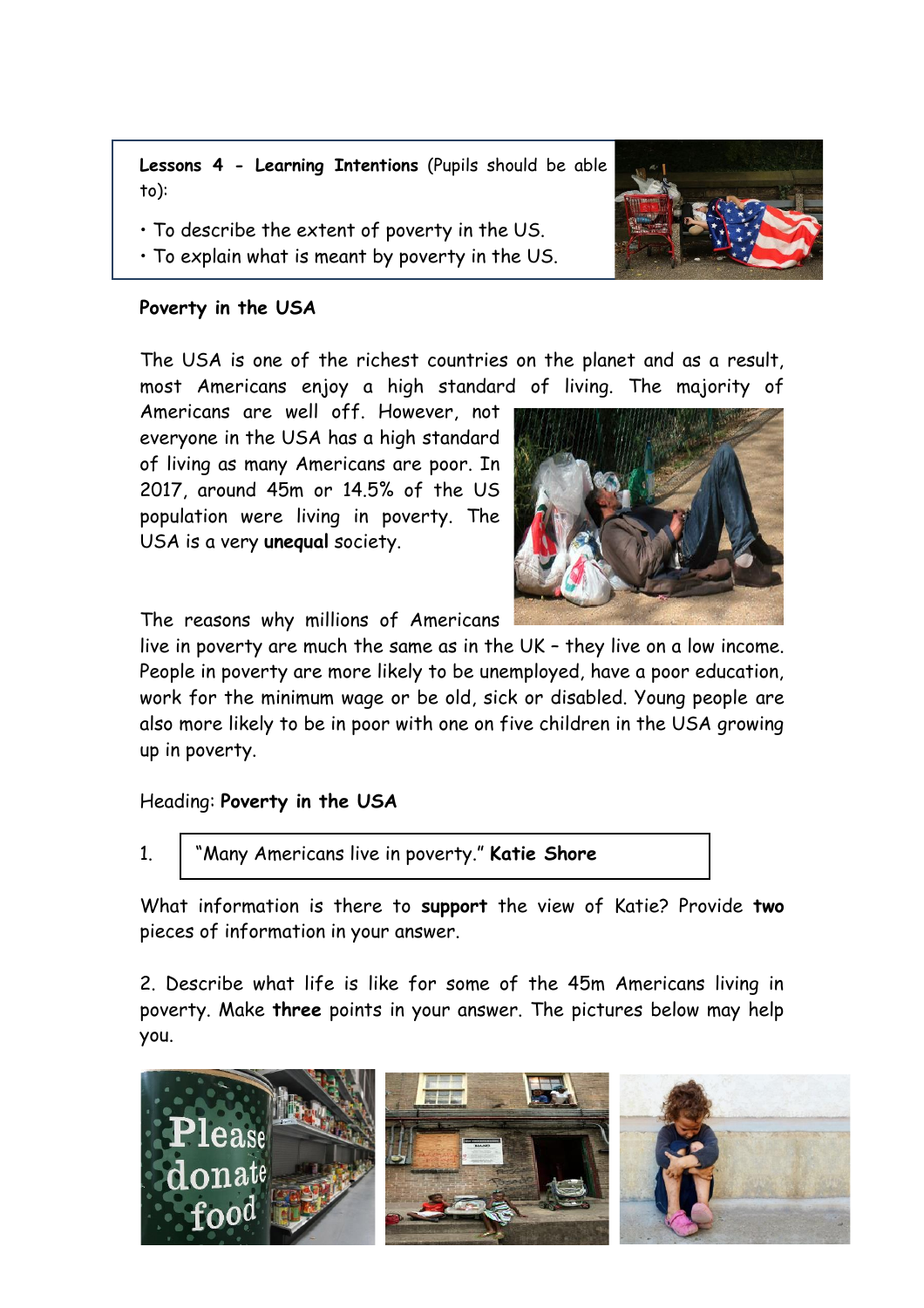3. a) What is the **main** reason why many Americans live in poverty? b) Which groups of people are more likely to be in poverty. Give **three** examples.



4. Study the graph below then answer the question which follows

"There is more poverty in the USA than in many other countries." **Leni Rowley**

What information is there to **support** the view of Leni? Provide statistical evidence to back up your answer.

5. In the USA, like the UK, there is a minimum wage for all adult employees. Study the graph below then answer the question which follows.

**Minimum wage rate per hour in selected developed countries** (2014,

OECD)

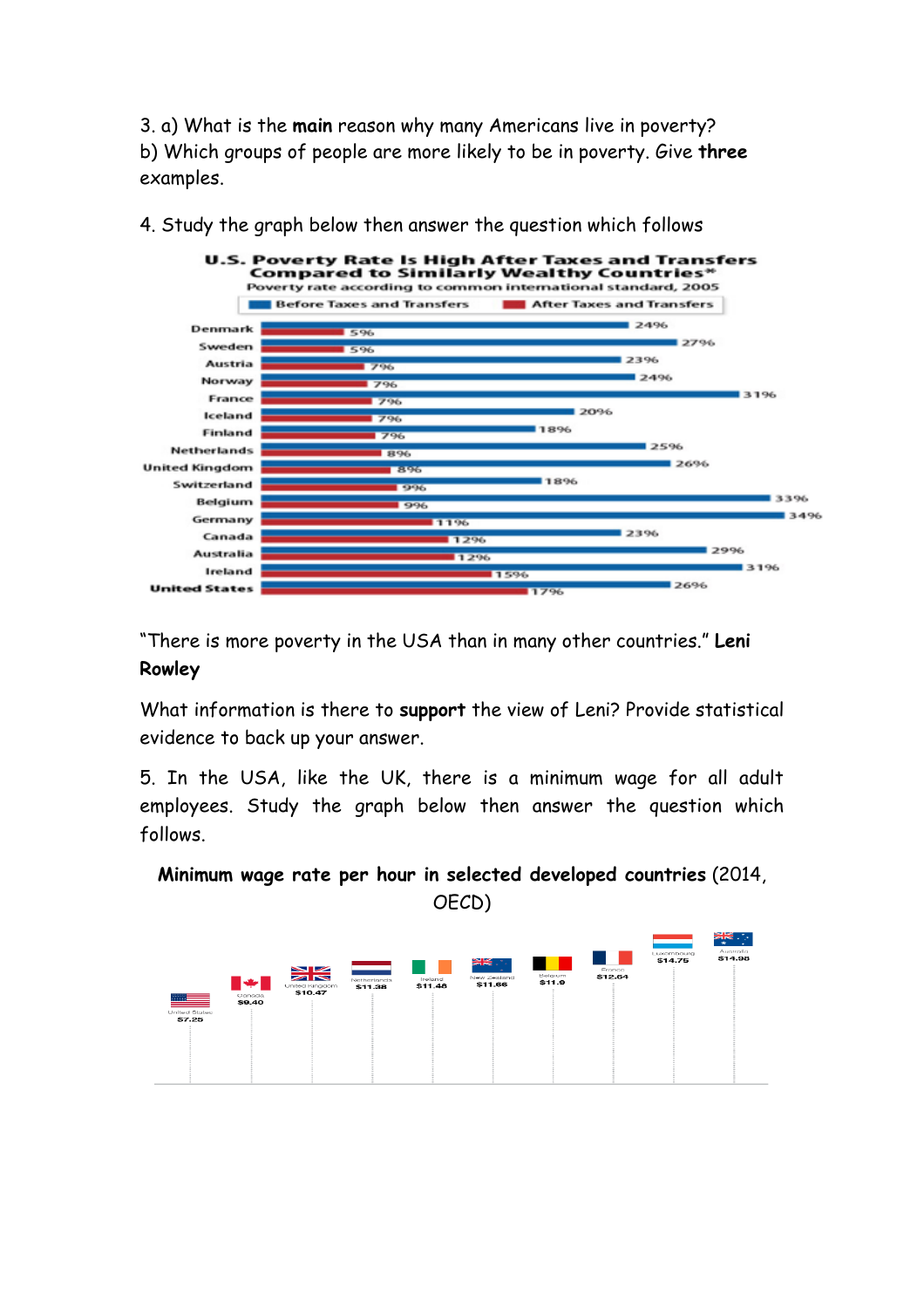"The minimum wage is low in the US compared to other countries The minimum wage in Australia is double that of the USA."

### **Ashleigh Boswell**

What information is there to **support** and **oppose** the view of Ashleigh?



6. Imagine you a journalist working for an American newspaper. You are going to interview President Joe Biden about poverty in the USA. Make up **four** questions you could ask Mr Biden.

**Lessons 5- - Learning Intentions** (Pupils should be able to):

• Explain the US system of healthcare.

• Describe the consequences of the US system of healthcare.



# **Healthcare in the UK and the USA**

The National Health Service (NHS) is the main way people receive healthcare in the UK. NHS care is free for most



people most of the time at the point of delivery i.e. when they need it. Funding for the NHS comes from taxes. Only around 1 in 10 people in this country have private medical insurance.

In the US, the majority of people have private medical insurance. This means that they pay into an insurance policy and if they become ill and need healthcare their private medical insurance pays the bill.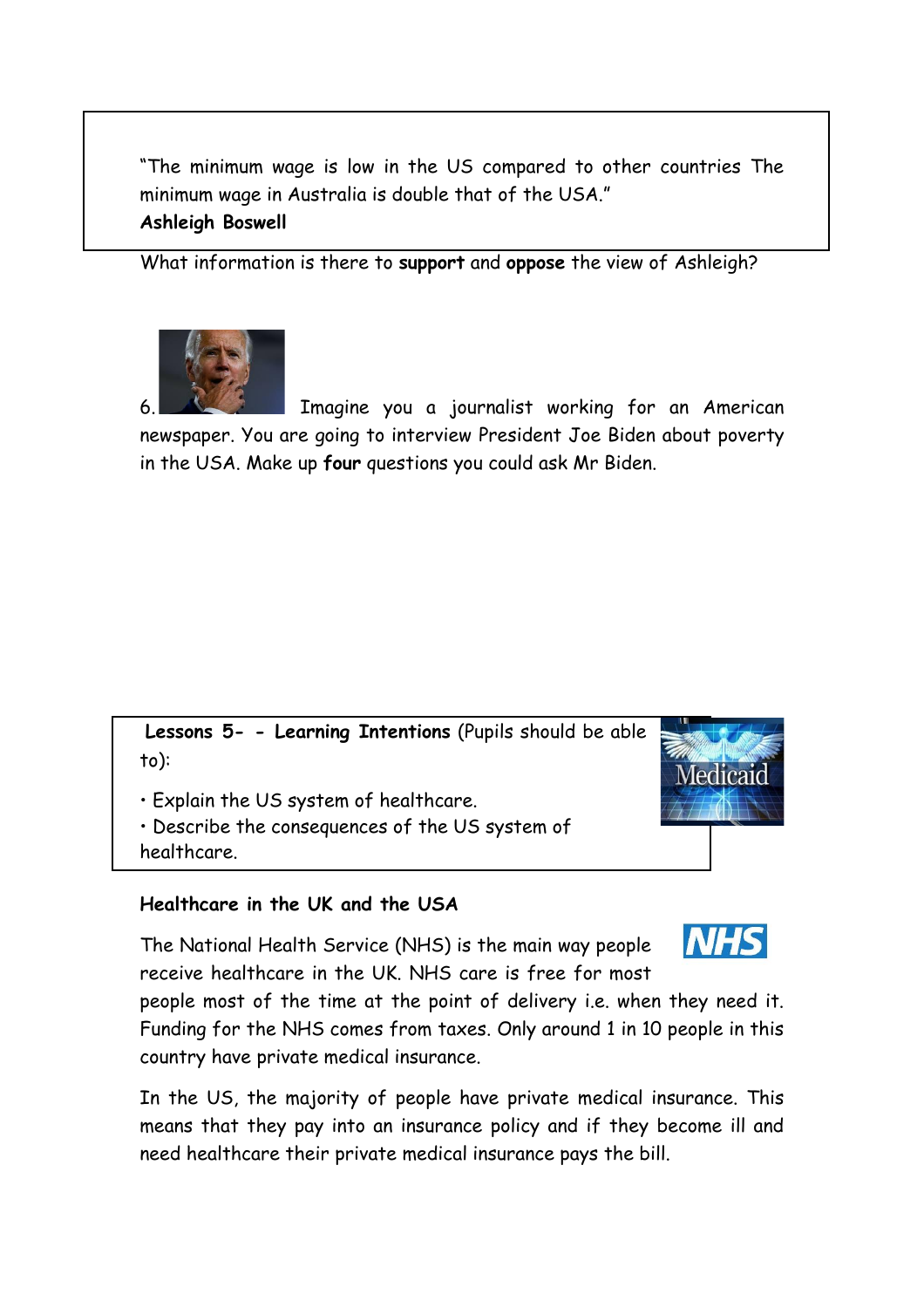### **Medicaid and Medicare**

Not everyone in the US is able to afford private medical care. Therefore, the US government provides a range of healthcare services to help those on a lower income. This is known as Medicaid. People who are older or which have long-term illness can get make use of another medical care program called Medicare. Until recently, there were also millions of Americans not eligible for Medicaid. These people were also too poor to afford private medical insurance and were **uninsured**.

# **The UK or the USA – Which healthcare system is better?**

In the UK, there are often reports in the media that the NHS is short of money, short of staff or that people have to wait too long for their treatment. However, the NHS is comprehensive (treats all types of illness), universal (everyone can use it) and, in the main, provides a high quality services for a reasonable cost to the taxpayer.

The US healthcare system also has good and bad points. If people can afford private medical insurance, they usually get very high quality treatment without having to wait. However, people in the US only get what they can pay for. For example, not all types of illnesses are covered by private medical insurance (private medical insurance is not always universal). Also, for those having to depend on Medicaid, the quality of healthcare is often less good. Finally, the overall cost of the US healthcare system is far more expensive than the UK. In the UK, about 8.5% of the country wealth goes towards healthcare. In the US this figure is about 17% but evidence shows that overall standard of health is about the same as in the UK. For example, life expectancy in the US is around 79 years but in the UK it is around 81 years.

| <b>UK NHS</b>                                            | US Healthcare System                             |  |  |
|----------------------------------------------------------|--------------------------------------------------|--|--|
| • Free at the point of need                              | • High quality private care                      |  |  |
| • Comprehensive / Universal                              | • Often doesn't cover<br>all<br>healthcare needs |  |  |
| • Shortage of money<br>but<br>overall reasonable quality | · Poorer system (Medicare)<br>for less well off  |  |  |
| • Often long waiting lists                               | • Few waiting lists if private                   |  |  |
| • Reasonable value for money                             | • Expensive                                      |  |  |

| Summary UK healthcare system (NHS) and US health care system |  |  |  |  |  |
|--------------------------------------------------------------|--|--|--|--|--|
|--------------------------------------------------------------|--|--|--|--|--|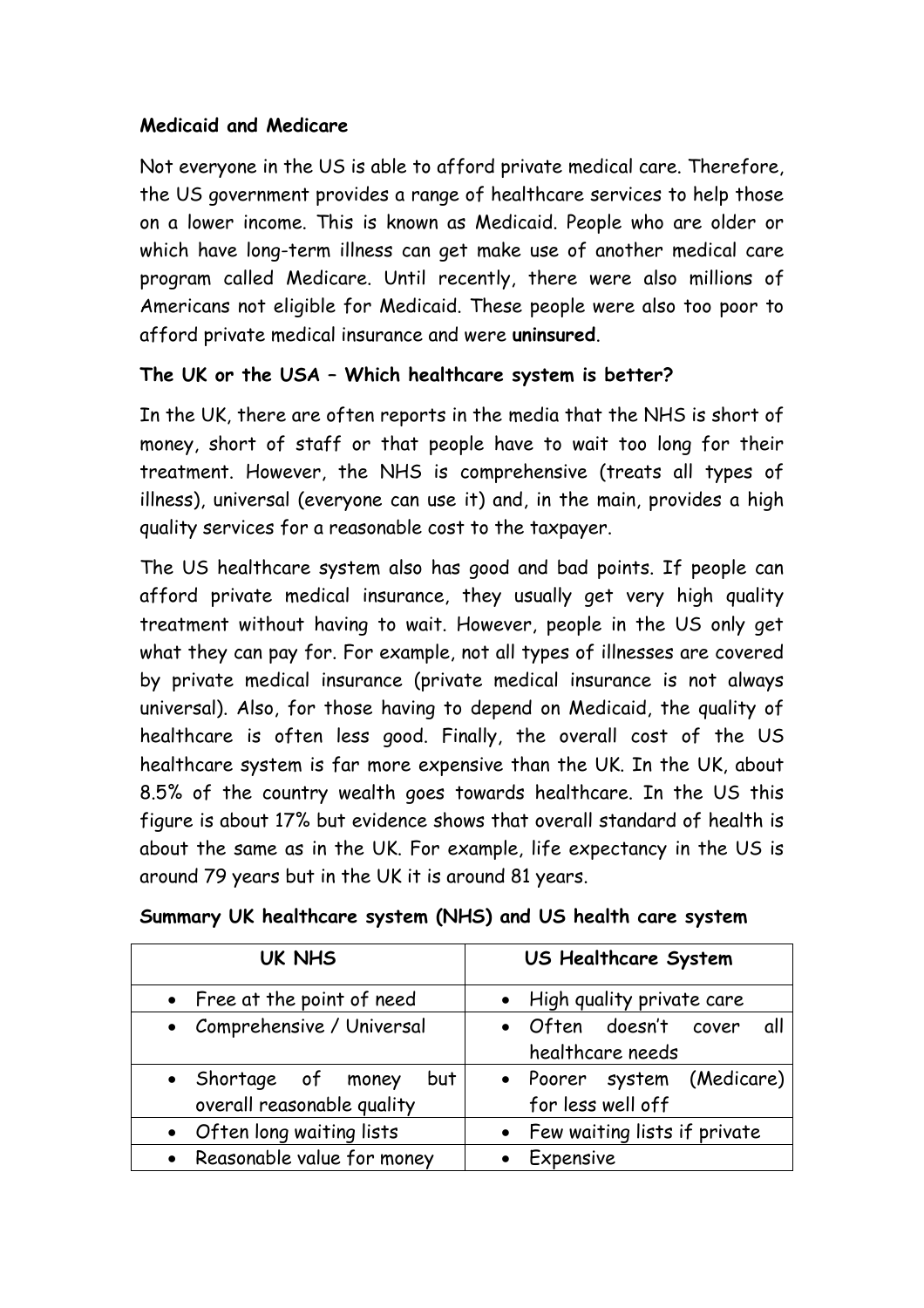# **The Affordable Healthcare Act (2010) or 'ObamaCare'**

When President Obama was elected in 2008, he promised to improve the US system of healthcare. He has several aims. First, he wanted to ensure that more people would be able to afford private medical insurance so he proposed legislation that lowered the cost of a private medical insurance policy. Next, he wanted to make sure that more people could get the treatment they needed. To do this private medical insurance companies would be forced by law to offer a greater range of healthcare services. Finally, he wanted to improve government healthcare services, so he proposed spending more government money on Medicare. In 2010, the US government passed the Affordable Healthcare Act or as it is widely known, "Obamacare".

The Affordable Care Act is a controversial policy in the US. Supporters, including many people who are poor or were uninsured, believe 'Obamacare' will allow more Americans to access better quality healthcare more easily. However, critics claim the Affordable Care Act will raise taxes and do little to improve the quality of healthcare overall.



#### **Harvard University Survey on the Affordable Care Act (Dec. 2013)**

#### **Healthcare in the USA**

- 1. Describe the way in which **most** people get healthcare in the UK.
- 2. Describe the way in which **most** people get their healthcare in the US.
- 3. What is Medicaid?
- 4. Explain why many Americans are uninsured (have no health insurance)?

5. Give **two** advantages and **two** disadvantages of the UK healthcare system (NHS).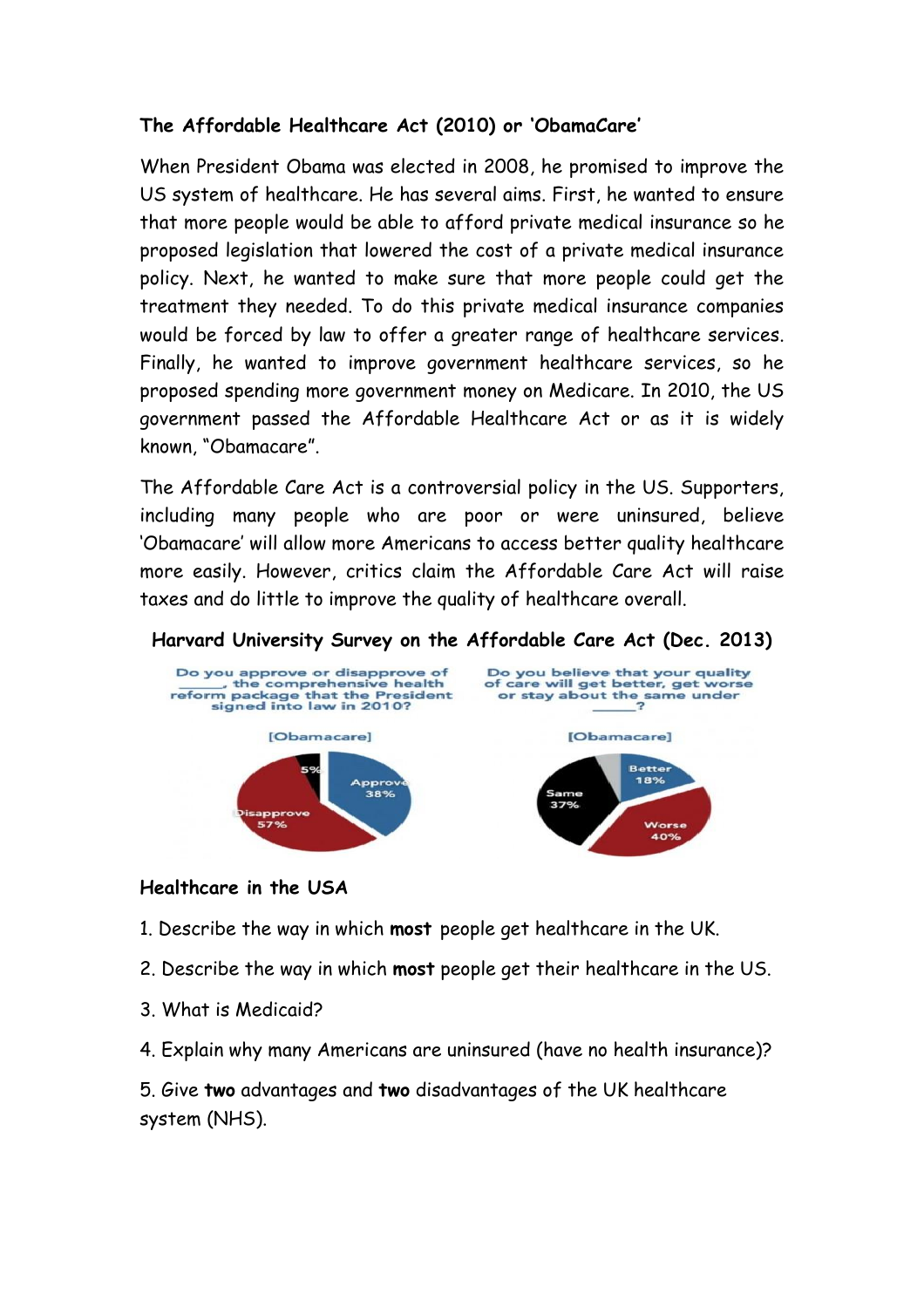6. Give **two** advantages and **two** disadvantages of the US healthcare system.

7. Which healthcare system – UK or US – do you think is better? Give reasons for your answer.

8. What did the Affordable Care Act aim to do? Make **two** points.

9. Study the Harvard University Survey pie charts above.

"Most Americans approve of the Affordable Care Act and believe that it will improve health care in the USA."

# **Amy Cunningham**

What information is there to **oppose** the view of Amy? Make **two** points.

**Lesson 6 - Learning Intentions** (Pupils should be able to):

• Describe the US system of education.

• Explain the reasons why not everyone receives an equally good education in the USA.

# **Education in the USA**

One important part of the American dream is the opportunity to secure a good education. As in the UK, with a good education there is a better chance of well-paid employment and thereafter a higher standard of living. See the graph below.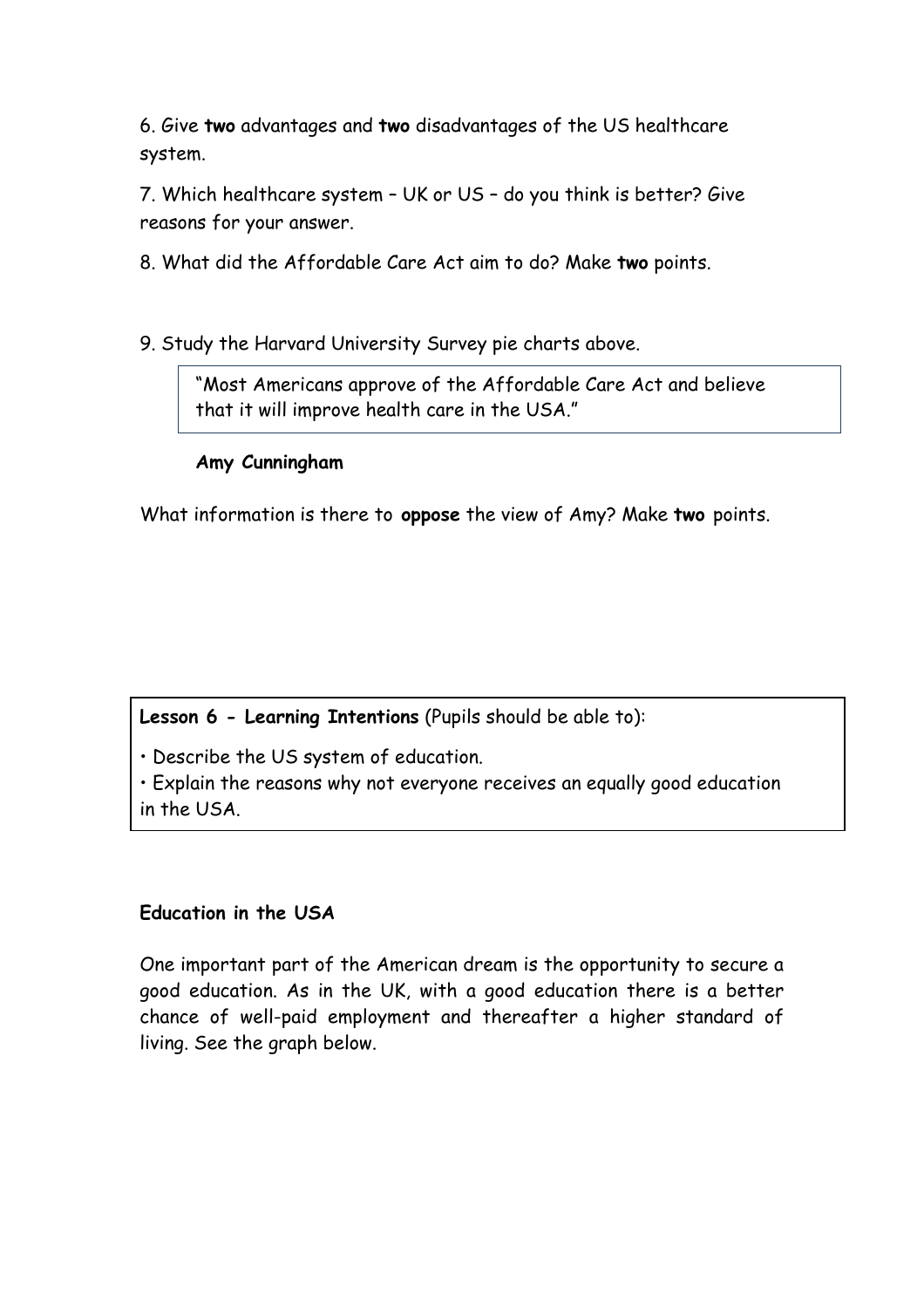

# **Earnings (\$s) and Unemployment Rates (%) by Education Level (2015)**

The chance to obtain a good education is also one of the main reasons why people migrate to the USA. However, not everyone in the USA receives the same quality of education. Although every child in the US has the opportunity to go to school, the quality of the experience they receive is very different. Why?

In Scotland, apart from those who pay for a private education, the amount of money per pupil, the quality of the teachers, class sizes, the extent of resources and the curriculum are much the same across the country. In the USA, there is not a single school system. Instead, the amount of money per pupil, the resources available, etc. varies according to the wealth of the people in the school area. This means there can be huge differences between public schools (as they are called in the US). For example, those public schools that are located in wealthy areas are more likely to be modern buildings, have far more resources, attract more experienced and better qualified teachers and have a wider curriculum. This is because the school authority can raise more money from local taxes and this money is then re-invested in the education of the children of the families who pay the tax. However, in poorer area where there is higher unemployment and wages are lower, the local authority cannot raise as much as tax and so there is less money to spend on schools.

#### Heading: **Education in the USA**

1. Explain why a good education is seen as an important part of the American dream.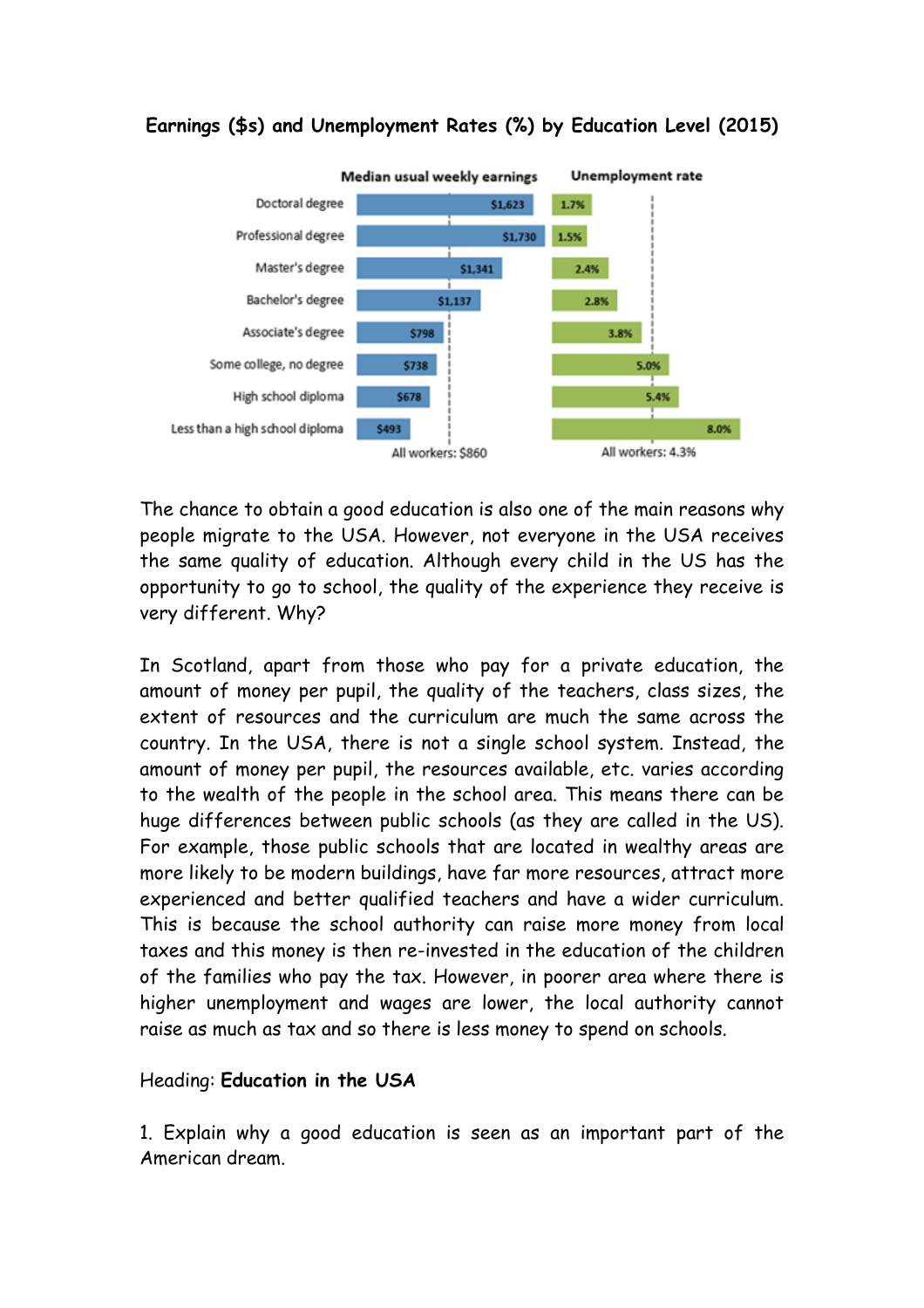2. Study the table above then answer the question below.

"There is a big difference in the median usual weekly salary or unemployment rate between Americans with the most and least education." **Iona Carr**

What information is there in the table to **support** the view of Iona? Make **two** points.

3. Explain the main reason why children in the USA do not all receive the same quality of education.

#### **Case Study 1 – Scarsdale High School, New York**

Scarsdale High School is located in one of the wealthiest areas of NY City. It is one of the top ranked schools in

the state of New York and in the US. The school, which has excellent exam results, spends around \$20,000 per pupil compared to the average spend of around \$10,700 (2015). Over 90% of children who attend Scarsdale High School go on to attend college or university after completing their schooling.

Although the school building is old, the school has been extensively

modernised. Scarsdale HS has excellent sports, leisure and IT facilities as well as firstclass learning and teaching resources. Scarsdale HS also has many experienced and highly qualified teachers, as it is able to offer some of the highest teaching salaries in the country. Scarsdale HS has



been help up as a model high school by educational inspectors. **Case Study 2 - Fowler High School, Syracuse, New York State**

Fowler High School is located in the city of Syracuse which lies in the north of New York State. The school, which has